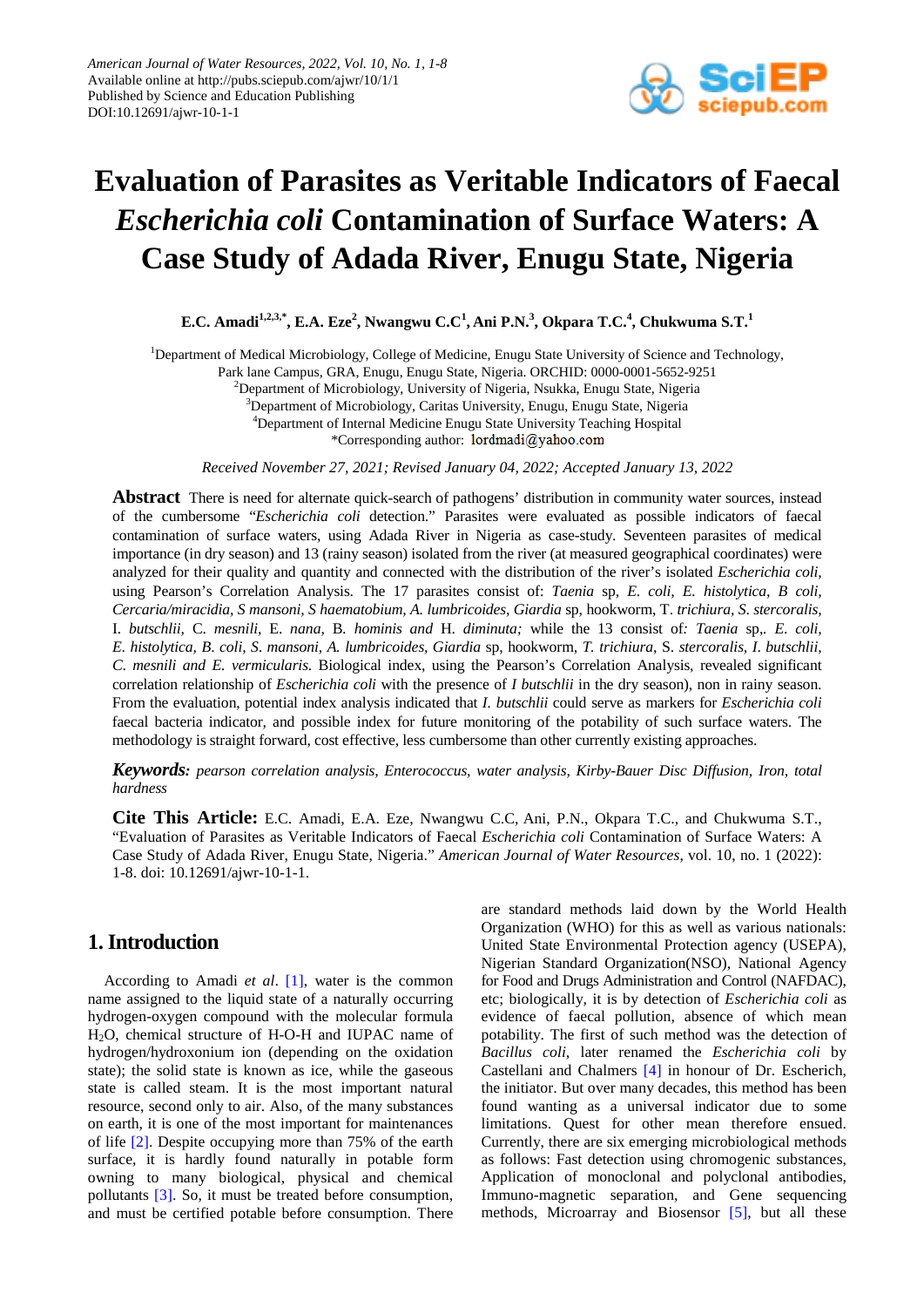methods have the problems of costs: affordability, speed, high-technology, etc. that will definitely not be easy for routine laboratory, and to developing and under-developed countries where more than 65% of the world population reside. Hence, though still undergoing development, they are currently not an acceptable universal indicator of faecal contamination in quest.

Besides, Ashbolt *et al*. [\[5\]](#page-7-4) pointed out that water sanitary engineers require simple and rapid methods for the detection of faecal indicator bacteria which is oblivion of the cumbersome culture and high-tech. Notwithstanding, it has long been recognized that artificial culture media lead to only a very small fraction (0.01–1%) of the viable bacteria present being detected [\[6\].](#page-7-5) Further, these authors agreed with Vivian [\[7\]'](#page-7-6)s suggestion that using more than one methods of determining the degree of sewage pollution would be prudent and advantageous. And, also particularly in support of Ashbolt *et al [\[5\]](#page-7-4)*'s suggestion that substances can be used to avoid the need for isolation of pure culture and confirmatory tests, such as the use of faecal sterol biomarkers Therefore, the uses of alternative indicators offer a new way to distinguish sources of faecal contamination and monitor river health, as suggested by Leeming *et al*. [\[8\];](#page-7-7) which could be in conjunction with existing microbiological indicators or in isolation. Most importantly, the quest for a universal faecal indicator of human biotic origin as a microbial risk assessment in potable, agricultural or recreational water must most importantly put into consideration, factors like cost, affordability and sustainability. This is in lieu of the fact that it must not only be something within the reach of routine laboratories, but also those of  $2<sup>nd</sup>$  and  $3<sup>rd</sup>$  World countries where greater than 65% of the world population resides. That was one of the reasons why for more than two centuries now, the ability to reach a consensus on the matter has been an enigma.

It was on this premises for a cost-effective means, and on the tripod that certain elements, ions, and parasites has been associated with the distribution of certain bacteria and parasites in water [\[1,9,10\]](#page-7-0) that this project was borne. To the best of our knowledge, such association has never been linked to any faecal bacteria. This project therefore aimed to assess parasites as veritable indicators of faecal *Escherichia coli* contamination of surface water, as a means of qualitative microbial risk assessment factor. This study then brought forth a case of Adada River, used untreated by more than 16 communities of more than one million populations in Nsukka area of Eastern Nigeria. There is need to assess its microbial risk factors, using the river as a case study. The specific objective of this study were to (i) select six sampling sites/stations according to vegetation's cover and river use along Adada River water flow, and use digital-phone-compass to measure the geographical coordinates of the selected sites; (ii) examine Adada River and determine its distribution, types and quantity of parasites of human biotic origin in six stations in rainy and dry seasons; (iii) determine the distribution and quantity of *Escherichia coli* faecal bacteria indicator in the six stations; (iv) determine whether these parasites of human biotic origin can be connected with the distribution of the *Escherichia coli*, using Pearson's Correlation Analysis; (v) if so, such properties connected will be assessed further for true affinity and avidity using Pearson's Possible Paired Correlation Analysis;

## **2. Null Hypothesis**

Ho1: Correlation does not exist between *Escherichia coli* and any parasite of human biotic origin in the rainy and dry seasons

Ho<sub>2</sub>: No correlation between all possible pairs of parasites in the rainy and dry seasons

#### **3. Materials and Methods**

#### **3.1. Sampling Site**

Water samples were collected in duplicates at six different sites (stations 1- 6) along the Aku bank of the Adada River flow, at about six kilometers from Aku, a village located at Igbo-Etiti Local Government Area in Enugu State of Nigeria on  $6^040''N$  and  $7^018''E$  on the geographical map  $(6^042'7''N 7^019'56''E$  on Infinix Hot 7 Smartphone-compass, measured at the Post Office). The sampling areas were selected according to the vegetation's cover and river use as follows:

**Station 1** is geographical coordinate:  $6^042'2''N77^017'19''E$ (Infinix Hot 7 Smartphone-compass). It was upstream, towards the water source where there is limited human activity; the vegetation was originally rainforest, but in the distant past slightly disturbed by water tanker drivers that created a part to the river from where they were then fetching water they sold to the local communities.

**Station 2** is geographical coordinate  $6^044^{\degree}20^{\degree}N$ 70 16'50"E. It was ways downstream from station1, at the beginning of where the river water was diverted for an ongoing Adada River Dam construction; the vegetation is only still slightly virgin, and disturbed by Fulani herdsmen that occasionally graze cattle along the bank of the river, and it is the camping site of the construction workers.

**Station 3** is geographical coordinate  $6^044^225$ "N  $7<sup>0</sup>16'49''E$ . It was about the foot of the embankment where the Adada River water was diverted for the ongoing construction of the dam, and heavily disturbed by the ongoing construction work, and tanker driver that come to fetch water they sell to the local communities and beyond.

**Station 4** is geographical coordinate  $6^044^117''N$ 70 16'37"E. It was down-stream, a bit from the tail of the dam proper where from far and wide there are human activities, such as washing of clothes, soaking of cassava for fermentation, swimming, picnics, farmland at both banks, and point where Fulani herdsmen occasionally bring their cattle to drink water.

**Station 5** is geographical coordinate  $6^044'13''N$ 70 16'32"E. It was the temporary run-off point downstream for the diverted water flow from the dam, and also heavily disturbed on both banks of the river by heavy human activities, such as farmlands, etc.

**Station 6** is geographical coordinate  $6^044'11''N$  $7^0$ 16'29"E. It was a little way downstream from station 5, before a former animal husbandry established by Eastern Nigeria Development Corporation (ENDC/ADP), also where Adada Secondary School [site of the re-proposed satellite Adada Campus of Enugu State University of Science and Technology(ESUT)] students fetches water, bath, wash clothes, swim, fishing, etc.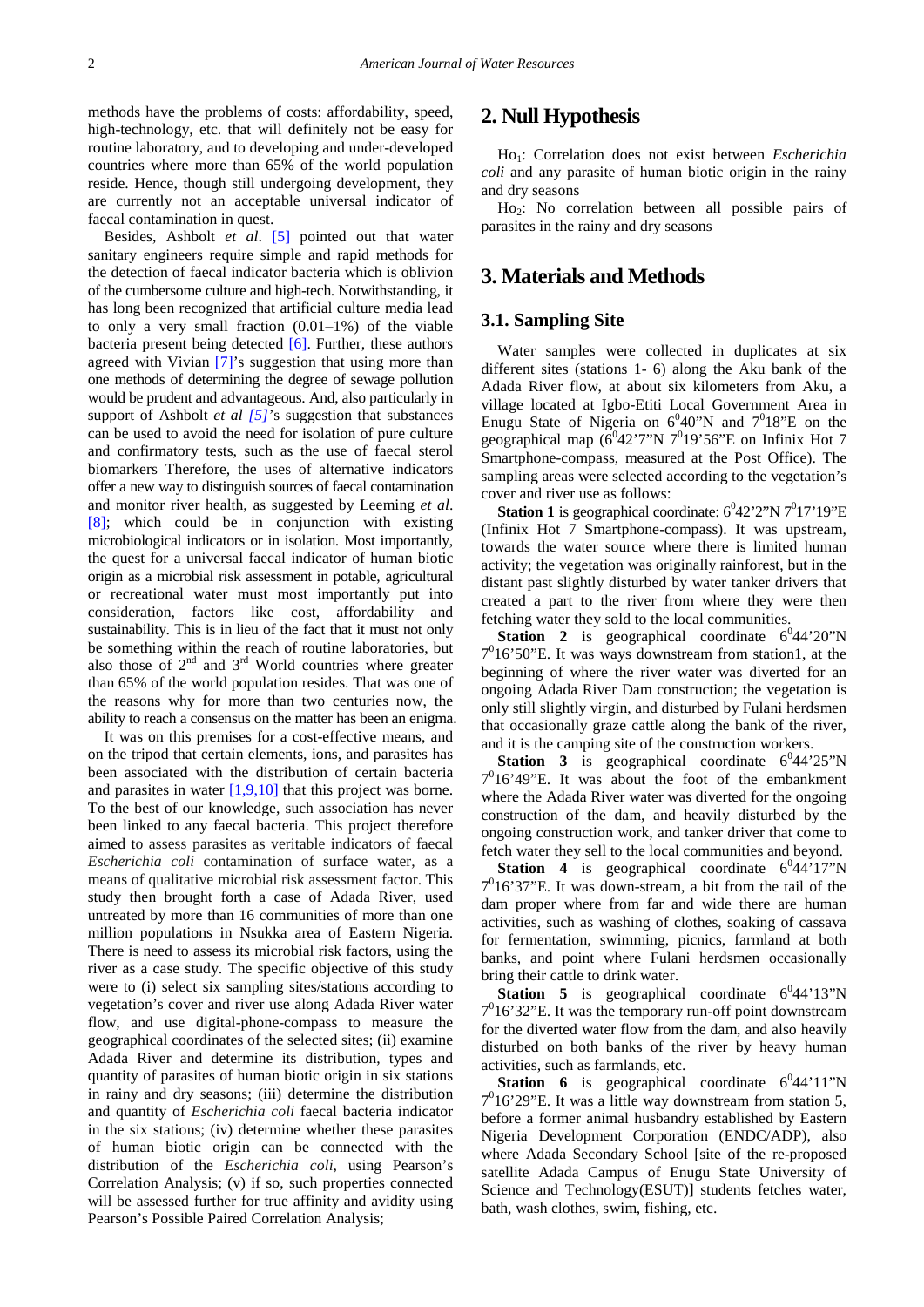All the stations environments were formerly typical rainforest, gradually converted as described above into agricultural, grazing, fishing, recreational, and now the N2.6 billion Naira dam in progress. The climate is typical tropical rainforest, with average temperature of 25°C (range18 $\degree$ C – 37 $\degree$ C) and average rainfall of 156.89mmHg.

## **3.2. Determination of Geographical Coordinates**

The digital phone-compass App was downloaded and installed into the "Infinix Hotspot 7" smart phone from the internet. At the precisely stated location or spot, the smart phone was put on and the compass icons clicked on, and waited for the App to booth. As soon as the phone-compass App booths, it brings out the precise geographical coordinate of the spot, this was then read off and recorded.

#### **3.3. Collection of Water for Analysis**

At each of the six sampling stations, water samples were collected in duplicates at some distance from the shore with clean pre-sterilized 500-ml bottles with stoppers. The bottles were aseptically opened five centimeters (5cm) below the water surface, rinsed with the first set of water samples, then filled with the required water sample, and the bottle aseptically closed. These were done between 10.00am to 12.00pm (late morning to early afternoon by which human activities have resumed), and done in two different sampling periods, June 13, 2016 (rainy season) and February 27, 2017 (dry season), precisely at the geographical coordinates. The samples were transported to the laboratory under ice and stored at about  $4^{0}$ C until they were ready for analysis.. A total of 24 water samples were collected (6 stations x duplicates samples  $=$ 12 x 2 seasons  $= 24$  total). Total of 26 sample analysis were done (24 water samples plus control x 2 seasons).

## **3.4. Isolation, Detection, Identification and Enumeration of Parasites**

Parasites were isolated using a slightly adjusted Finch, (2008) method. They were microscopically detected and identified in each water samples by the various morphological characteristics of their potentials (ova, cysts, larvae, oocyst and adults) as summarized in [Table 1.](#page-2-0) Stoll counting technique for parasites as described by Cheesbrough [\[11\]](#page-7-8) for fluid or water specimens was adopted and used, except that normal saline was used in the dilutions.

<span id="page-2-0"></span>

| Parasites                                                      | Descriptive identification                                                                                                                                                                                                                                                                                                                                                                                                                                                                                                                                                                                                                                                                                                                                                                                                                                                                                                                                                                                            |
|----------------------------------------------------------------|-----------------------------------------------------------------------------------------------------------------------------------------------------------------------------------------------------------------------------------------------------------------------------------------------------------------------------------------------------------------------------------------------------------------------------------------------------------------------------------------------------------------------------------------------------------------------------------------------------------------------------------------------------------------------------------------------------------------------------------------------------------------------------------------------------------------------------------------------------------------------------------------------------------------------------------------------------------------------------------------------------------------------|
| S. stercoralis                                                 | Microscopically identified as large, unsheathed, active mobile rhabditiform larva, measuring about $250 \mu m \times 16$ um, showing<br>characteristics large bulbed oesophagus, differentiated from hookworm larvae by shorter mouth cavity                                                                                                                                                                                                                                                                                                                                                                                                                                                                                                                                                                                                                                                                                                                                                                          |
| Hookworms<br>(identified as ova<br>and larvae)                 | Ova, which are colourless, thin-shell (which appear as black line around an ovum), oval in shape and about 65 x 40um in<br>diameter, usually segmented with 4-8 cell-stage, and distinguished from the ova of Trichostrongylus spp, Ternidens deminitus,<br>S. fuelleborni and Oesophagostum spp; and<br>Larvae, distinguished from S. stercoralis larvae by its characteristic deeper buccal cavity.                                                                                                                                                                                                                                                                                                                                                                                                                                                                                                                                                                                                                 |
| T. trichiura                                                   | Identified by a characteristic yellow-brown, barrel-shaped ovum, about 25-50um in size with colourless protruding mucoid plug<br>at each end.                                                                                                                                                                                                                                                                                                                                                                                                                                                                                                                                                                                                                                                                                                                                                                                                                                                                         |
| A. lumbricoides                                                | Identified by decorticated, fertilized and unfertilized eggs: fertilized eggs that were about 50–70 $\mu$ m x 30–50 $\mu$ m in length and<br>breath, respectively, yellow-brown in colour, oval in shape, and containing a central granular mass covered by a shell with<br>uneven albuminous coat; unfertilized eggs which were darker in colour and contains a central mass with larger granules that is<br>covered by a thinner wall with more albuminous coat, and more elongated (90 x 45um in size) than the fertilized one                                                                                                                                                                                                                                                                                                                                                                                                                                                                                     |
| S. mansoni                                                     | Identified by eggs that were oval in shape, pale yellow-brown in colour, and measuring about $60 - 150 \mu m$ with, at times, fully<br>visualizable internal fully developed miracidium, and with the characteristic single lateral spine.                                                                                                                                                                                                                                                                                                                                                                                                                                                                                                                                                                                                                                                                                                                                                                            |
| S. haematobium                                                 | Identified by large eggs (145-45 <i>um</i> in length and breath, respectively), that are pale yellow-brown in colour and oval in shape,<br>each containing a fully developed miracidium and the characteristic single terminal spine.                                                                                                                                                                                                                                                                                                                                                                                                                                                                                                                                                                                                                                                                                                                                                                                 |
| Taenia spp                                                     | Identified by round eggs of about 30-40um in diameter, containing barely visible onchosphere that is surrounded by thick,<br>brown radially striated wall.                                                                                                                                                                                                                                                                                                                                                                                                                                                                                                                                                                                                                                                                                                                                                                                                                                                            |
| E. vermicularis                                                | identified by colourless eggs measuring about 30–50 $\mu$ m that were oval in shape and flattened on one side, and containing barely<br>visualizable larva.                                                                                                                                                                                                                                                                                                                                                                                                                                                                                                                                                                                                                                                                                                                                                                                                                                                           |
| E. histolytica<br>(identified by<br>trophozoites and<br>cysts) | Trophozoites with active unidirectional amoeboid movement, unit nucleus that has barely discernible central karyosome, and<br>measuring about $20-25\mu m$ in size; and<br>Cysts that were round $(10-15\mu m)$ in diameter), containing $1-4$ nuclei with barely discernible central karyosome, and having<br>some chromatoid bodies in immature ones, and distinguished from larger E. coli (15–30 $\mu$ m in size), with 1–8 nuclei, and at<br>times needle-like chromatoid body.                                                                                                                                                                                                                                                                                                                                                                                                                                                                                                                                  |
| I. butschlii                                                   | Identified by small cysts (9-15um in sizes) with only one nucleus that has compact mass of glycogen inclusion and no<br>chromatoid body                                                                                                                                                                                                                                                                                                                                                                                                                                                                                                                                                                                                                                                                                                                                                                                                                                                                               |
| G. lamblia<br>(identified by its<br>trophozoites and<br>cysts) | Trophozoites were small, pear-shaped flagellates $(12-15 \times 5-9\mu m)$ in length and breath, respectively) with rapid tumbling and<br>spinning motions, having some discernible structures like four pairs of flagella, two axonemes, two discernible nuclei, large<br>concave sucking disc located on the ventral surface, one or two curved median bodies; and by<br>Cysts that are also very small $(7-12u$ m in diameter) with some discernible internal structures in the saline medium (e.g. four<br>nuclei, remain of flagella, axonemes and median body.<br>Both cysts and trophozoites were carefully differentiated from those of other flagellates of medical importance: C. mesnili,<br>Retortamonas intestinalis, E. hominis and Pentatrichomonas hominis by their trophozoites with single nucleus, fewer flagella,<br>shapes and smaller sized cysts that have not the characteristic appearances of G. lamblia (i.e. remains of flagella, four nuclei<br>grouped to one end, and peculiar shape). |
| C. mesnili                                                     | Identified by lemon-shaped cysts that are smaller in size $(\leq 8$ um) than those of other medical important flagellates (R. intestinalis<br>$=$ pear-shaped), and containing no remains of internal structure like G. lamblia.                                                                                                                                                                                                                                                                                                                                                                                                                                                                                                                                                                                                                                                                                                                                                                                      |
| B. coli<br>(identified by<br>trophozoites and                  | Trophozoites seen as large ciliates (50-200 $\mu$ m x 40-70 $\mu$ m in length and breath, respectively), with rapidly revolving movement,<br>well discernible macro-nucleus, two contractile vacuoles, discernible cilia beating at the region of the funnel-shaped cytostome<br>when carefully focused; and by the round and thick-walled cysts that are also large (50-60 $\mu$ m in diameter) with discernible cilia                                                                                                                                                                                                                                                                                                                                                                                                                                                                                                                                                                                               |
| cysts)<br><b>B.</b> .hominis                                   | lining the wall of the cyst<br>Identified as small round protozoa (about 15-30 am in size), with peripheral cytoplasm, a central vacuole, no discernible nucleus<br>even at x40, and a granule which form a ring around the periphery                                                                                                                                                                                                                                                                                                                                                                                                                                                                                                                                                                                                                                                                                                                                                                                 |

**Table 1. Summary of the descriptive identification of the isolated parasites**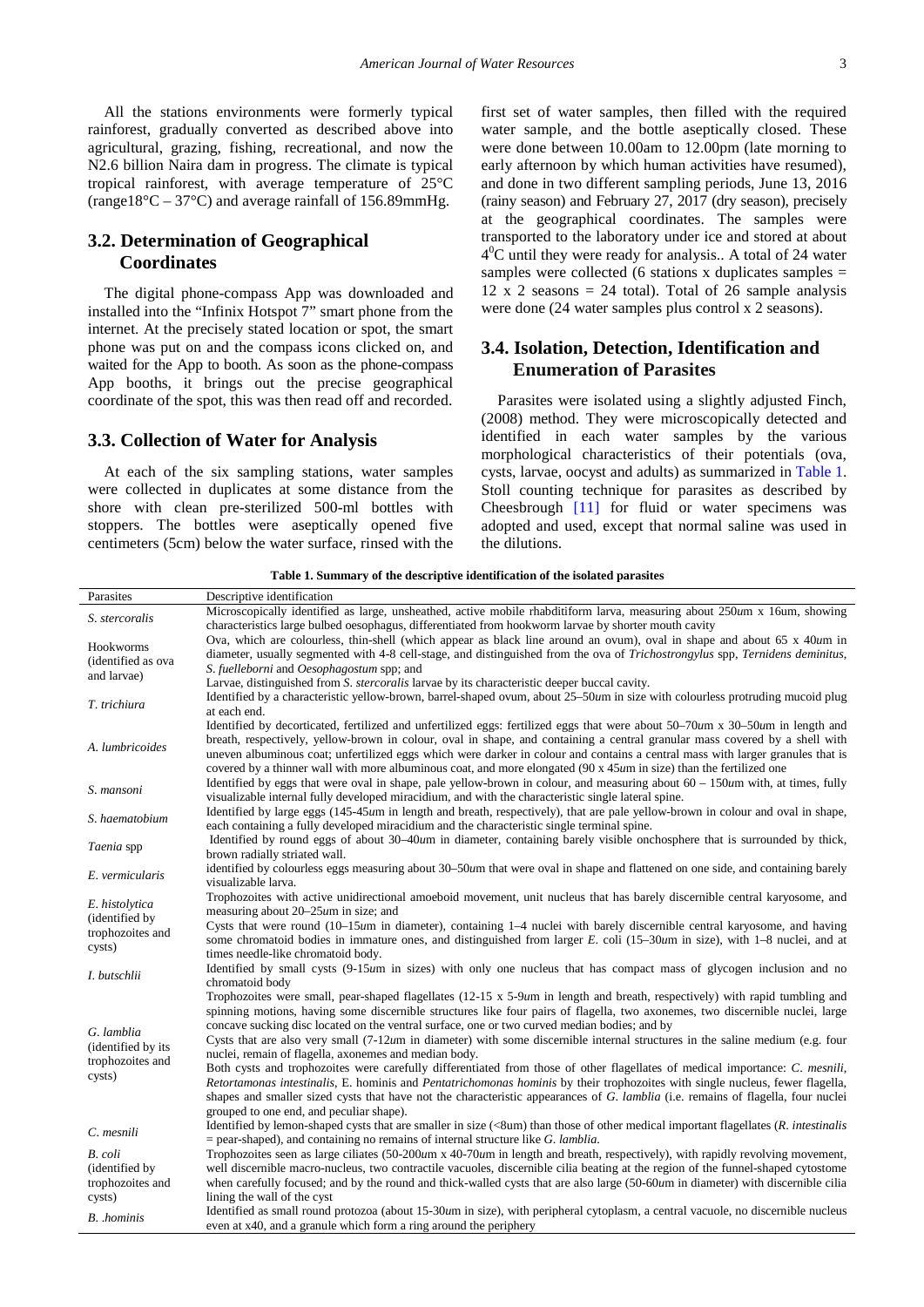#### **3.5. Bacteriological Study**

This was done by the "Standard methods of bacteriological analysis of water," after Cheesbrough [\[11\]](#page-7-8) and as specified by Ashbolt *et al* [\[5\]](#page-7-4) for thermophilic *Escherichia coli* (and confirmed by molecular tests using 16s rRNA gene.

#### **3.6. Statistical Analysis**

Results obtained in the parasitic analysis of the river were summarized in tables. *Pearson's Correlation Relationship* Analysis was used to determine correlation of *E*. *coli* with the distribution of the isolated parasites. The statistical analysis was done in two bits of the seasons as discernable from [Table 2](#page-4-0) and [Table 3](#page-4-1) below. Null hypothesis (H<sub>o1</sub>) is: Correlation does not exist between *E. coli* and any parasites of human biotic origin in the rainy and dry seasons; Ho<sub>2</sub>: No correlation between all possible pairs of parasites in the rainy and dry seasons. First, the Pearson's correlation matrix (Pearson r) was determined; this interprets both signs (+ or -) and magnitude; the closer the values to one, the greater the affinity. Analyzed was further done for the statistical correlation significance (p-value) and tabled below [\(Table 4](#page-5-0) and [Table 5\)](#page-5-1). Thus, the p-value of this correlated Pearson's correlation coefficients was ascertained. P-value less than 0.05 imply statistical correlation significance, and therefore reject the hypothesis  $(H<sub>o1</sub>)$ , to imply significant specified correlation relationship. Pearson's

Possible Paired Correlation Analysis was used to determine correlation of the parasites to each other [\(Table 5\)](#page-5-1), in the same manner as the correlation analysis.

# **4. Results**

Of all the 17 parasites [\(Table 2\)](#page-4-0) detected in the dry season and analyzed, *I. butschlii* showed statistically significant positive correlation relationship to the distribution of *E. coli* in the dry seasons [\(Table 4\)](#page-5-0).

Of all the 13 parasites [\(Table 3\)](#page-4-1) detected in the rainy season and analyzed, none showed statistically significant positive correlation relationship to the distribution of *E. coli* in the rainy seasons [\(Table 6\)](#page-5-2).

Result in [Table 4](#page-5-0) of the significant test of Pearson's Correlation relationship showed that *I butschlii* exhibited significant positive correlation relationship ( $r = 0.8783$ ) with the distribution of *E. coli* in the dry season ( $p < 0.05$ ).

However, surprisingly**,** *C*. *mesnili*, *B coli* and *Entamoeba coli* that exhibited very strong significant positive paired correlation relationship to *I butschlii* [\(Table 5\)](#page-5-1) were not found to have had significant Pearson's Correlation Relationship to *Escherichia coli.*

Result in [Table 6](#page-5-2) of the significant test of Pearson's Correlation relationship showed that no parasite exhibited significant positive correlation relationship with the distribution of *E. coli* in the rainy season ( $p \le 0.05$ ).

Isolated *E. coli* molecular confirmation is with 99% identity to *Escherichia coli* strain JJ1897 complete genome NCBI accession number CP013837).



**Figure 1.** Map of Nigeria showing Enugu State and Adada River and study areas (Source: Nweze, N.K. (2009). Algal diversity of Adada River, Nigeria. I. Chlorophyta (green algae) and Euglenophyta (euglenoids). Available at: https://www.researchgate.net/figure/Map-of-the-study-area-showing-Adadariver-and-sampling-locations\_fig1\_216676438)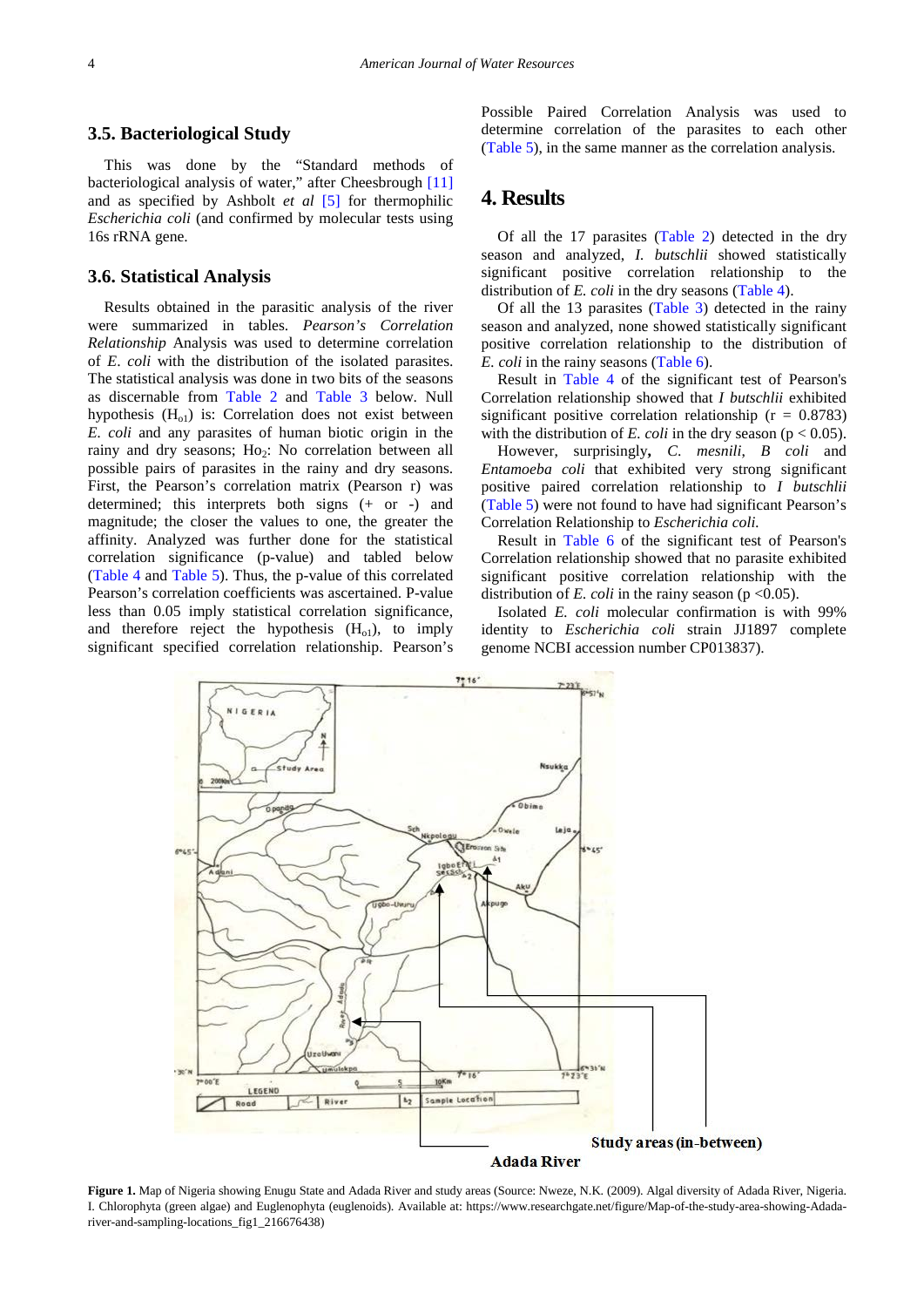[Table 2](#page-4-0) showed the distribution of *Escherichia coli* with detected parasites (biological property) in quality and quantity in the six stations (1- 6) in duplicates (A, B) along the Adada River water flow in the dry seasons.

| Table 2. E coli faecal bacteria indicators' distribution with parasites (biological indices) in Adada River in the dry season |  |  |
|-------------------------------------------------------------------------------------------------------------------------------|--|--|
|                                                                                                                               |  |  |

<span id="page-4-0"></span>

|                               | <b>Stations</b>                                                | <b>1A</b>    | 1 <sub>B</sub> | 2A             | 2B                             | 3A                                            | 3B           | 4A           | 4B       | 5A                                                                     | 5B                                                 | <b>6A</b>      | 6B                                                                             |
|-------------------------------|----------------------------------------------------------------|--------------|----------------|----------------|--------------------------------|-----------------------------------------------|--------------|--------------|----------|------------------------------------------------------------------------|----------------------------------------------------|----------------|--------------------------------------------------------------------------------|
| Diversity (/ml)               | Abundance/%                                                    |              |                |                |                                |                                               |              |              |          |                                                                        |                                                    |                |                                                                                |
| Taenia sp                     | $3.35x10^4/25.5\%$ $5.0x10^2$ $2.5x10^3$ $1.5x10^3$ $1.5x10^3$ |              |                |                |                                | $4.0x10^{3}$                                  | $4.5x10^{3}$ | $\mathbf{0}$ |          |                                                                        | $2.5x10^3$ $1.0x10^3$ $2.5x10^3$                   | $4.0x10^3$     | $9.0x10^3$                                                                     |
| Entamoeba, coli               | $1.25x10^4/9.5\%$ 5.0x10 <sup>2</sup>                          |              | $\Omega$       | $\Omega$       | $\Omega$                       | $5.0x10^2$                                    | $\Omega$     |              |          | $5.0x10^3$ $1.0x10^3$ $3.0x10^3$                                       | $\Omega$                                           | $2.0x10^3$     | $5.0x10^2$                                                                     |
| E. histolytica                | $1.7x10^{4}/12.9%$                                             | $1.0x10^{3}$ | $\Omega$       | $\Omega$       | $\Omega$                       | $4.5x10^{3}$                                  | $\theta$     |              |          | $3.5x10^3$ $5.0x10^2$ $2.0x10^3$                                       | $\Omega$                                           | $5.5x10^3$     | $\Omega$                                                                       |
| B. coli                       | $2.5x10^{3}/1.9\%$                                             | $\theta$     | $\Omega$       | $\Omega$       | $\mathbf{0}$                   | $\Omega$                                      | $\mathbf{0}$ | $\Omega$     | $\Omega$ | $\Omega$                                                               | $\Omega$                                           | $2.5x10^3$     | $\Omega$                                                                       |
| Cercaria/Miracidia            | $3.0x10^{3}/2.3\%$                                             | $\Omega$     | $\theta$       | $\Omega$       | $\mathbf{0}$                   | $\overline{0}$                                | $\mathbf{0}$ | $\mathbf{0}$ | $\Omega$ | $5.0x10^2$                                                             | $\Omega$                                           | $2.0x10^3$     | $5.0x10^2$                                                                     |
| S. mansoni                    | $6.5x10^{3}/5.1\%$                                             | $\Omega$     | $1.0x10^3$     |                |                                | $5.0x10^2$                                    |              |              |          | $5.0x10^2$ $1.5x10^3$ $5.0x10^2$ $1.0x10^3$                            | $\Omega$                                           | $5.0x10^2$     | $1.0x10^3$                                                                     |
| S. haematobium                | $7.0x10^3/5.3%$                                                | $\theta$     | $1.5x10^{3}$   |                | $5.0x10^2$ 3.0x10 <sup>3</sup> | $\Omega$                                      | $\Omega$     | $5.0x10^2$   | $\Omega$ |                                                                        | $5.0x10^2$ $1.0x10^3$                              | $\Omega$       | $\Omega$                                                                       |
| A. lumbricoides               | $5.0x10^{3}/3.8\%$                                             | $5.0x10^2$   | $1.0x10^{3}$   | $\Omega$       | $\Omega$                       | $\Omega$                                      | $5.0x10^2$   | $\Omega$     | $\Omega$ | $\Omega$                                                               | $1.5x10^{3}$                                       | $\Omega$       | $1.5x10^{3}$                                                                   |
| Giardia lamblia               | $2.3x10^{4}/17.5%$                                             | $\Omega$     | $\Omega$       | $1.0x10^3$     | $\Omega$                       | $4.0x10^3$                                    | $3.5x10^{3}$ | $\theta$     |          |                                                                        | $2.5x10^3$ 1.5x10 <sup>3</sup> 3.0x10 <sup>3</sup> | $6.0x10^{3}$   | $1.5x10^{3}$                                                                   |
| Hookworm                      | $1.0x10^{4}/7.6\%$                                             | $\Omega$     | $5.0x10^2$     |                | $5.0x10^3$ $5.0x10^2$          | $\Omega$                                      |              |              |          | $1.0x10^3$ 5.0x10 <sup>2</sup> 1.0x10 <sup>3</sup> 5.0x10 <sup>2</sup> | $\Omega$                                           | $5.0x10^2$     | $5.0x10^2$                                                                     |
| T. trichiura                  | $5.0x10^{2}/0.4\%$                                             | $\Omega$     | $\Omega$       | $\overline{0}$ | $\Omega$                       | $\theta$                                      | $\Omega$     | $\mathbf{0}$ | $\Omega$ | $\Omega$                                                               | $\Omega$                                           | $5.0x10^2$     | $\Omega$                                                                       |
| S. stercoralis                | $5.0x10^{2}/0.4\%$                                             | $\Omega$     | $\theta$       | $5.0x10^2$     | $\Omega$                       | $\theta$                                      | $\Omega$     | $\Omega$     | $\Omega$ | $\Omega$                                                               | $\Omega$                                           | $\theta$       | $\Omega$                                                                       |
| I. butschlii                  | $2.0x10^{3}/1.5%$                                              | $\theta$     | $\Omega$       | $\Omega$       | $5.0x10^2$                     | $1.0x10^{3}$                                  | $\Omega$     | $\Omega$     | $\Omega$ | $\Omega$                                                               | $\Omega$                                           | $5.0x10^2$     | $\Omega$                                                                       |
| C. mesnili                    | $1.0x10^{3}/0.8\%$                                             | $\theta$     | $\theta$       | $\overline{0}$ | $\mathbf{0}$                   | $\Omega$                                      | $1.0x10^{3}$ | $\Omega$     | $\Omega$ | $\Omega$                                                               | $\Omega$                                           | $\Omega$       | $\Omega$                                                                       |
| E. nana                       | $5.0x10^{3}/3.8\%$                                             | $\Omega$     | $5.0x10^3$     | $\Omega$       | $\theta$                       | $\Omega$                                      | $\Omega$     | $\Omega$     | $\Omega$ | $\Omega$                                                               | $\Omega$                                           | $\Omega$       | $\Omega$                                                                       |
| <b>B.</b> hominis             | $5.0x10^{2}/0.4\%$                                             | $\Omega$     | $\Omega$       | $\Omega$       | $\Omega$                       | $\Omega$                                      | $\Omega$     | $\Omega$     | $\Omega$ | $\Omega$                                                               | $\Omega$                                           | $5.0x10^2$     | $\Omega$                                                                       |
| H. diminuta                   | $2.0x10^{3}/1.5%$                                              | $\Omega$     | $\Omega$       | $\theta$       | $\overline{0}$                 | $\theta$                                      | $\Omega$     | $\mathbf{0}$ | $\Omega$ | $\Omega$                                                               | $\Omega$                                           | $\overline{0}$ | $2.0x10^{3}$                                                                   |
| <b>Total counted</b>          | $1.315x10^5$                                                   | $2.5x10^3$   |                |                |                                | $1.15x10^4$ $8.5x10^4$ $5.5x10^3$ $1.45x10^4$ |              |              |          |                                                                        |                                                    |                | $1.1x10^4$ $1.1x10^4$ $8.0x10^3$ $1.0x10^4$ $8.0x10^3$ $2.45x10^4$ $1.65x10^4$ |
| <b>Total/Mean in stations</b> | $6.575x10^{4}$                                                 | $7.0x10^3$   |                | $7.0x10^3$     |                                | 1.275x10 <sup>4</sup>                         |              | $9.5x10^3$   |          | $9.0x10^3$                                                             |                                                    | $20.5x10^4$    |                                                                                |

**Keys:** WHO STD = World Health Organization Standard;  $Mg/L =$  milligram/litre; NAD = No Any Data; gm = gram; ml = milliliter; Qty = Quantity;  $1 - 6$  = Stations; A and B = Duplicates.

[Table 3](#page-4-1) showed the distribution of *Escherichia coli* with detected parasites (biological property) in quality and quantity in the six stations (1- 6) in duplicates (A, B) along the Adada River water flow in the rainy seasons.

| Table 3. E coli faecal bacteria indicators' distribution with parasites (biological indices) in Adada River in the rainy season |  |  |
|---------------------------------------------------------------------------------------------------------------------------------|--|--|
|                                                                                                                                 |  |  |

<span id="page-4-1"></span>

|                                  | <b>Stations</b>                                                           | 1A                  | 1 <b>B</b>            | 2A                               | 2 <sub>B</sub> | 3A             | 3B           | 4A                                                             | 4B           | 5A                               | 5В       | 6A                                                                                                                                                                                                                      | 6B           |
|----------------------------------|---------------------------------------------------------------------------|---------------------|-----------------------|----------------------------------|----------------|----------------|--------------|----------------------------------------------------------------|--------------|----------------------------------|----------|-------------------------------------------------------------------------------------------------------------------------------------------------------------------------------------------------------------------------|--------------|
| Diversity (/ml)                  | Abundance/%                                                               |                     |                       |                                  |                |                |              |                                                                |              |                                  |          |                                                                                                                                                                                                                         |              |
| Taenia sp                        | $4.5x10^{4}/23.1\%$                                                       |                     |                       |                                  |                |                |              |                                                                |              |                                  |          | $1.0 \times 10^3$ $8.0 \times 10^3$ $1.0 \times 10^3$ $1.0 \times 10^3$ $1.0 \times 10^4$ $4.0 \times 10^3$ $6.0 \times 10^3$ $2.0 \times 10^3$ $1.0 \times 10^3$ $2.0 \times 10^3$ $4.0 \times 10^3$ $5.0 \times 10^3$ |              |
| Entamoeba, coli                  | $6.0x10^3/3.1\%$                                                          | $\Omega$            |                       | $3.0x10^3$ $1.0x10^3$            | $\Omega$       | $\Omega$       | $1.0x10^3$   | $\Omega$                                                       | $\Omega$     | $\Omega$                         | $\Omega$ | $\Omega$                                                                                                                                                                                                                | $1.0x10^{3}$ |
| E. histolytica                   | $6.6x10^{4}/33.9\%$ % $1.1x10^{4}$ $8.0x10^{3}$ $5.0x10^{3}$ $1.4x10^{4}$ |                     |                       |                                  |                | $\overline{0}$ |              | $1.5x10^4$ $2.0x10^3$ $2.0x10^3$ $3.0x10^3$ $2.0x10^3$         |              |                                  |          | $4.0x10^3$                                                                                                                                                                                                              | $\Omega$     |
| Balantidium coli                 | $2.0x10^{3}/1.0\%$                                                        | $2.0x10^3$          | $\Omega$              | $\Omega$                         | $\Omega$       | $\mathbf{0}$   | $\mathbf{0}$ | $\theta$                                                       | $\Omega$     | $\Omega$                         | $\Omega$ | $\mathbf{0}$                                                                                                                                                                                                            | $\Omega$     |
| Schistosoma, mansoni             | $1.1x10^{4}/5.6\%$                                                        |                     | $1.0x10^3$ $1.0x10^3$ | $\Omega$                         | $\Omega$       | $\Omega$       | $\Omega$     | $1.0x10^3$                                                     |              | $1.0x10^3$ $1.0x10^3$            | $\Omega$ | $4.0x10^3$ $2.0x10^3$                                                                                                                                                                                                   |              |
| Ascaris. lumbricoides            | $5.0x10^{3}/2.6\%$                                                        | $\Omega$            |                       | $1.0x10^3$ $1.0x10^3$            | $1.0x10^{3}$   | $\Omega$       | $\theta$     | $\Omega$                                                       | $\Omega$     | $2.0x10^{3}$                     | $\theta$ | $\mathbf{0}$                                                                                                                                                                                                            | $\Omega$     |
| Giardia sp                       | $2.3x10^{4}/11.8\%$                                                       | $\Omega$            |                       | $2.0x10^3$ $2.0x10^3$ $2.0x10^3$ |                | $\Omega$       | $3.0x10^3$   | $\Omega$                                                       |              | $5.0x10^3$ $5.0x10^3$ $1.0x10^3$ |          | $2.0x10^3$ $1.0x10^3$                                                                                                                                                                                                   |              |
| Hookworm                         | $2.5x10^{4}/12.8\%$                                                       | $\theta$            | 0                     | $2.0x10^{3}$                     |                |                |              | $11000$ $4.0x10^3$ $2.0x10^3$ $1.0x10^3$ $2.0x10^3$ $1.0x10^3$ |              |                                  | $\theta$ | $2.0x10^3$                                                                                                                                                                                                              | $\Omega$     |
| Trichuris trichiura              | $1.0x10^{3}/0.5\%$                                                        | $\Omega$            | $\Omega$              | $\Omega$                         | $\Omega$       | $\Omega$       | $\Omega$     | $\theta$                                                       | $1.0x10^{3}$ | $\Omega$                         | $\Omega$ | $\Omega$                                                                                                                                                                                                                | $\Omega$     |
| Enterobius . vermicularis        | $1.0x10^{3}/0.5\%$                                                        | $\Omega$            | $\Omega$              | $\Omega$                         | $\Omega$       | $\Omega$       | $\Omega$     | $\Omega$                                                       | $\Omega$     | $\Omega$                         | $\Omega$ | $1.0x10^{3}$                                                                                                                                                                                                            | $\Omega$     |
| Strongyloides. stercoralis       | $3.0x10^{3}/1.5%$                                                         | $\theta$            | $\Omega$              | $\Omega$                         | $\Omega$       | $\Omega$       | $\Omega$     | $\Omega$                                                       | $\Omega$     | $\Omega$                         | $\Omega$ | $\Omega$                                                                                                                                                                                                                | $3.0x10^3$   |
| Iodamoeba butschlii              | $6.0x10^{3}/3.1\%$                                                        | $\Omega$            | $6.0x10^{3}$          | $\Omega$                         | $\Omega$       | $\Omega$       | $\Omega$     | $\Omega$                                                       | $\Omega$     | $\Omega$                         | $\Omega$ | $\Omega$                                                                                                                                                                                                                | $\theta$     |
| Chilomastix, mesnili             | $1.0x10^{3}/0.5\%$                                                        | $\Omega$            | $\Omega$              | $\Omega$                         | $\Omega$       | $1.0x10^{3}$   | $\Omega$     | $\Omega$                                                       | $\Omega$     | $\Omega$                         | $\Omega$ | $\Omega$                                                                                                                                                                                                                | $\Omega$     |
| <b>Total counted</b>             | $1.95x10^5$                                                               |                     |                       | $1.5x10^4$ $2.9x10^4$ $1.2x104$  |                |                |              |                                                                |              |                                  |          | $.9x10^4$ $1.5x10^4$ $2.5x10^4$ $1.0x10^4$ $1.3x10^4$ $1.3x10^4$ $5.0x10^3$ $1.7x10^4$ $1.2x10^4$                                                                                                                       |              |
| <b>Total/Mean in stations/ml</b> | 9.75x10 <sup>4</sup>                                                      | 2.2x10 <sup>4</sup> |                       | 2.05x10 <sup>4</sup>             |                | $2.0x10^4$     |              | 1.15x10 <sup>4</sup>                                           |              | 9.0x10 <sup>3</sup>              |          | 1.45x10 <sup>4</sup>                                                                                                                                                                                                    |              |

**Keys:** WHO STD = World Health Organization Standard; Mg/ L = milligram/litre; NAD = No Any Data; gm = gram; ml = milliliter; Qty = Quantity;  $1 - 6$  = Stations; A and B = Duplicates.

The significant test result in [Table 4](#page-5-0) showed that the correlation of *I butschlii* to *E. coli* was strongly significant in the dry season, while other parasites were not significantly correlated. Surprising, *C*. *mesnili*, *B coli* and *E coli* that exhibited very strong significant positive paired correlation relationship to *I butschlii* [\(Table 5\)](#page-5-1) were not found to have had significant Pearson's Correlation Relationship to *Escherichia coli.*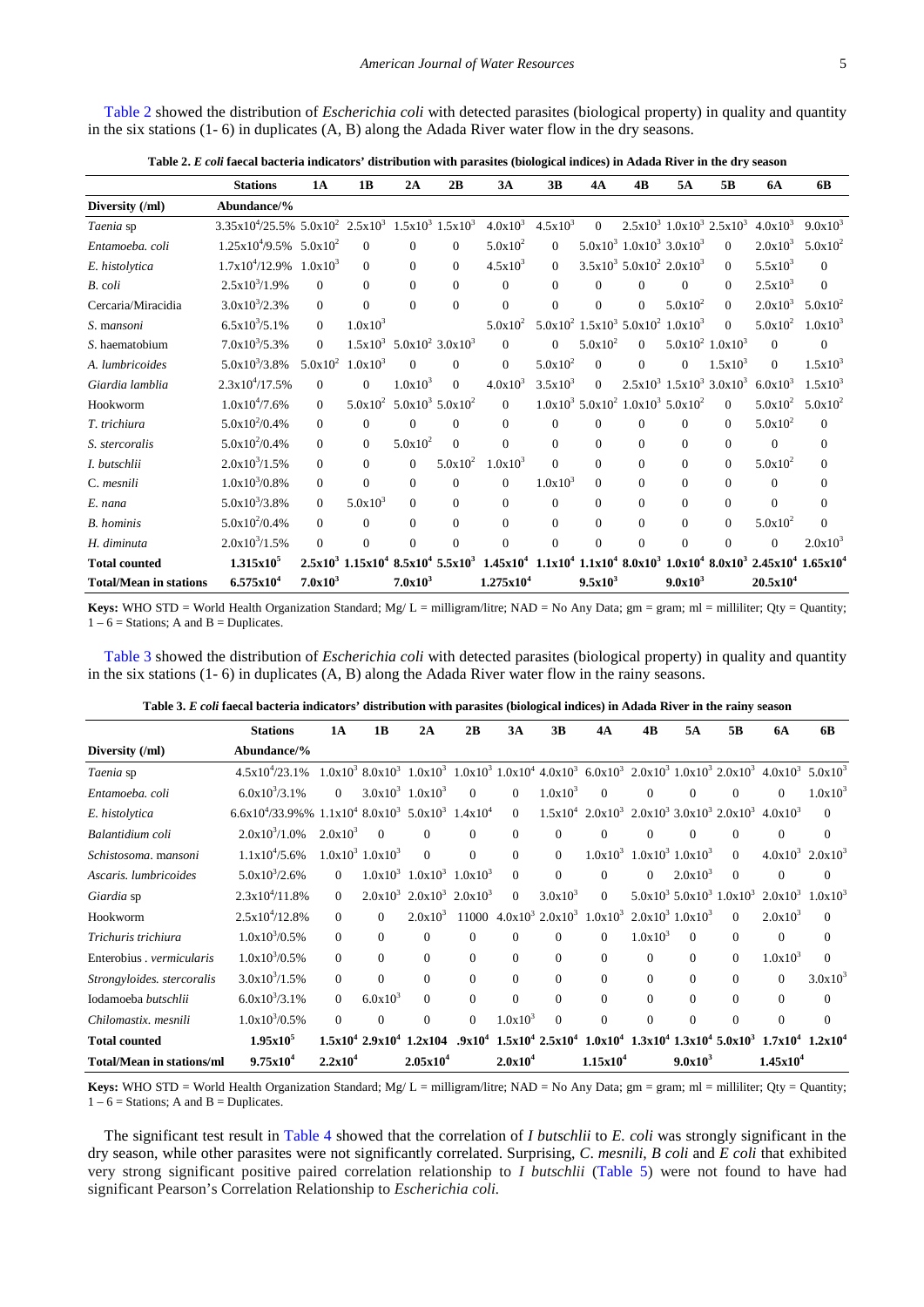**Table 4. Significant test of Pearson's Correlation Relationship between** *E coli* **and seventeen parasites in dry season**

<span id="page-5-0"></span>

|                                 |            | 95% CI                | $R^2$    |         |                 |   |
|---------------------------------|------------|-----------------------|----------|---------|-----------------|---|
| Variables (/ml or gm)           | Pearson r  |                       |          | P value | P value summary | n |
| E., coli vs. Taenia sp          | 0.3355     | $-0.6542$ to $0.9016$ | 0.1125   | 0.5157  | ns              | 6 |
| E. coli vs. Entamoeba, coli     | $-0.3421$  | $-0.903$ to $0.6499$  | 0.117    | 0.5069  | ns              | 6 |
| E. coli vs. E. histolytica      | 0.378      | $-0.6254$ to $0.9103$ | 0.1429   | 0.4601  | ns              | 6 |
| E. coli vs. B. coli             | $-0.2$     | $-0.8703$ to $0.7301$ | 0.04     | 0.704   | ns              | 6 |
| E. coli vs. Cercaria/miracidia  | $-0.2449$  | $-0.8813$ to $0.7072$ | 0.06     | 0.6399  | ns              | 6 |
| E. coli vs. S. mansoni          | $-0.06143$ | $-0.8315$ to 0.7895   | 0.003774 | 0.908   | ns              | 6 |
| E coli vs. S. haematobium       | $-0.43$    | $-0.9204$ to $0.5861$ | 0.1849   | 0.3947  | ns              | 6 |
| E. coli vs. A. lumbricoides     | $-0.2169$  | $-0.8745$ to $0.7217$ | 0.04706  | 0.6797  | ns              | 6 |
| E. coli vs. Giardia sp          | 0.5579     | $-0.4635$ to $0.9427$ | 0.3113   | 0.25    | ns              | 6 |
| E. coli vs. Hookworm            | $-0.1706$  | $-0.8627$ to $0.744$  | 0.02909  | 0.7466  | ns              | 6 |
| E. coli vs. T. trichiura        | $-0.2$     | $-0.8703$ to $0.7301$ | 0.04     | 0.704   | ns              | 6 |
| E. coli vs. S. stercoralis      | $-0.2$     | $-0.8703$ to $0.7301$ | 0.04     | 0.704   | ns              | 6 |
| E. coli vs. <b>I. butschlii</b> | 0.8783     | 0.2324 to 0.9866      | 0.7714   | 0.0213  | SS              | 6 |
| E. coli vs. C. mesnili          |            | vertical line         |          |         | n.a             | 6 |
| E. coli vs. E. nana             | $-0.2$     | $-0.8703$ to 0.7301   | 0.04     | 0.704   | ns              | 6 |
| E. coli vs. B. hominis          |            | Horizontal line       |          |         | n.a             | 6 |
| E. coli vs. H. diminuta         | $-0.2$     | $-0.8703$ to 0.7301   | 0.04     | 0.704   | ns              | 6 |

**Keys:**  $ns = not significant;$   $ss = strongly significant; n.a = Not applicable.$ 

Result i[n Table 5](#page-5-1) of the significant test of all possible pairs of Pearson Correlation Relationship for the parasites during rainy and dry seasons showed that *C*. *mesnili*, *B coli* and *E coli* exhibited very strong significant positive paired correlation relationship to *I butschlii.*

**Table 5. Significant test of all possible pairs of Pearson Correlation Relationship for the parasites during rainy and dry seasons**

<span id="page-5-1"></span>

| <b>RAINY SEASON</b>                 |                                                                                 |
|-------------------------------------|---------------------------------------------------------------------------------|
| B. coli and Entamoeba coli          | showed a significant positive paired correlation relationship ( $r = 0.894$ ).  |
| Giardia sp and Entamoeba coli       | showed a significant negative paired correlation relationship $(r = -0.868)$ .  |
| I. butschlii and Entamoeba coli     | showed a significant positive paired correlation relationship $(r = 0.894)$ .   |
| I. butschlii and B. coli            | showed a significant positive paired correlation relationship $(r = 1)$ .       |
| E. vermicularis and S. mansoni      | showed a significant positive paired correlation relationship ( $r = 0.916$ ).  |
| S. stercoralis and S. mansoni       | showed a significant positive paired correlation relationship ( $r = 0.916$ ).  |
| S. stercoralis and E. vermicularis  | showed a significant positive paired correlation relationship $(r = 1)$ .       |
| <b>DRY SEASON</b>                   |                                                                                 |
|                                     |                                                                                 |
| C. mesnili and I. butschlii         | showed significant positive correlation relationship $(r = 0.8783)$ .           |
| S. mansoni and Entamoeba, coli      | showed significant positive correlation relationship $(r = 0.824)$ .            |
| S. haematobium and E. histolytica   | showed significant negative correlation relationship $(r = -0.9287)$ .          |
| S. haematobium and S. stercoralis   | showed significant positive correlation relationship $(r = 0.86)$ .             |
| S. stercoralis and Hookworm         | Hookworm showed significant positive correlation relationship ( $r = 0.9807$ ). |
| Giardia sp and E. histolytica       | showed significant positive correlation relationship $(r = 0.8291)$ .           |
| Cercaria/Miracidia and B. coli      | coli showed significant positive correlation relationship $(r = 0.9798)$ .      |
| Cercaria/Miracidia and T. trichiura | showed significant positive correlation relationship $(r = 0.9798)$ .           |

The significant test result shown in [Table 6](#page-5-2) indicated that there was no significant correlation relationship of *E*. *coli* with any parasites in the rainy season

| Table 6. Significant test of Pearson's Correlation Relationship between E coli and thirteen parasites in rainy season |  |  |
|-----------------------------------------------------------------------------------------------------------------------|--|--|
|                                                                                                                       |  |  |

<span id="page-5-2"></span>

| Variables (/ml or gm)       | Pearson r  | 95% CI                | $\mathbb{R}^2$ | P value | P value summary | $\mathbf n$ |
|-----------------------------|------------|-----------------------|----------------|---------|-----------------|-------------|
| E. coli vs. Taenia sp       | $-0.1123$  | $-0.8467$ to $0.7694$ | 0.01261        | 0.8323  | ns              | 6           |
| E. coli vs. Entamoeba. coli | $-0.4324$  | $-0.9208$ to $0.5842$ | 0.187          | 0.3918  | ns              | 6           |
| E. coli vs. E. histolytica  | $-0.03498$ | $-0.8232$ to 0.7993   | 0.001224       | 0.9475  | ns              | 6           |
| E. coli vs. B. coli         | $-0.2961$  | $-0.8931$ to $0.6785$ | 0.08768        | 0.5688  | ns              | 6           |
| E. coli vs. S. mansoni      | $-0.3841$  | $-0.9115$ to $0.621$  | 0.1475         | 0.4522  | ns              | 6           |
| E. coli vs. A. lumbricoides | 0.3488     | $-0.6455$ to $0.9044$ | 0.1216         | 0.4981  | ns              | 6           |
| E. coli vs. Giardia sp      | 0.5548     | $-0.4671$ to $0.9421$ | 0.3078         | 0.2532  | ns              | 6           |
| E. coli vs. Hookworm        | $-0.2167$  | $-0.8745$ to $0.7218$ | 0.04697        | 0.68    | ns              | 6           |
| E. coli vs. T. trichiura    | $-0.2961$  | $-0.8931$ to $0.6785$ | 0.08768        | 0.5688  | ns              | 6           |
| E. coli vs. E. vermicularis | $-0.2961$  | $-0.8931$ to $0.6785$ | 0.08768        | 0.5688  | ns              | 6           |
| E. coli vs. S. stercoralis  | $-0.2961$  | $-0.8931$ to $0.6785$ | 0.08768        | 0.5688  | ns              | 6           |
| E. coli vs. I. butschlii    | $-0.2961$  | $-0.8931$ to $0.6785$ | 0.08768        | 0.5688  | ns              | 6           |
| E. coli vs. C. mesnili      | 0.3203     | $-0.6638$ to $0.8983$ | 0.1026         | 0.536   | ns              | 6           |

**Keys:**  $ns = not significant; s = significant.$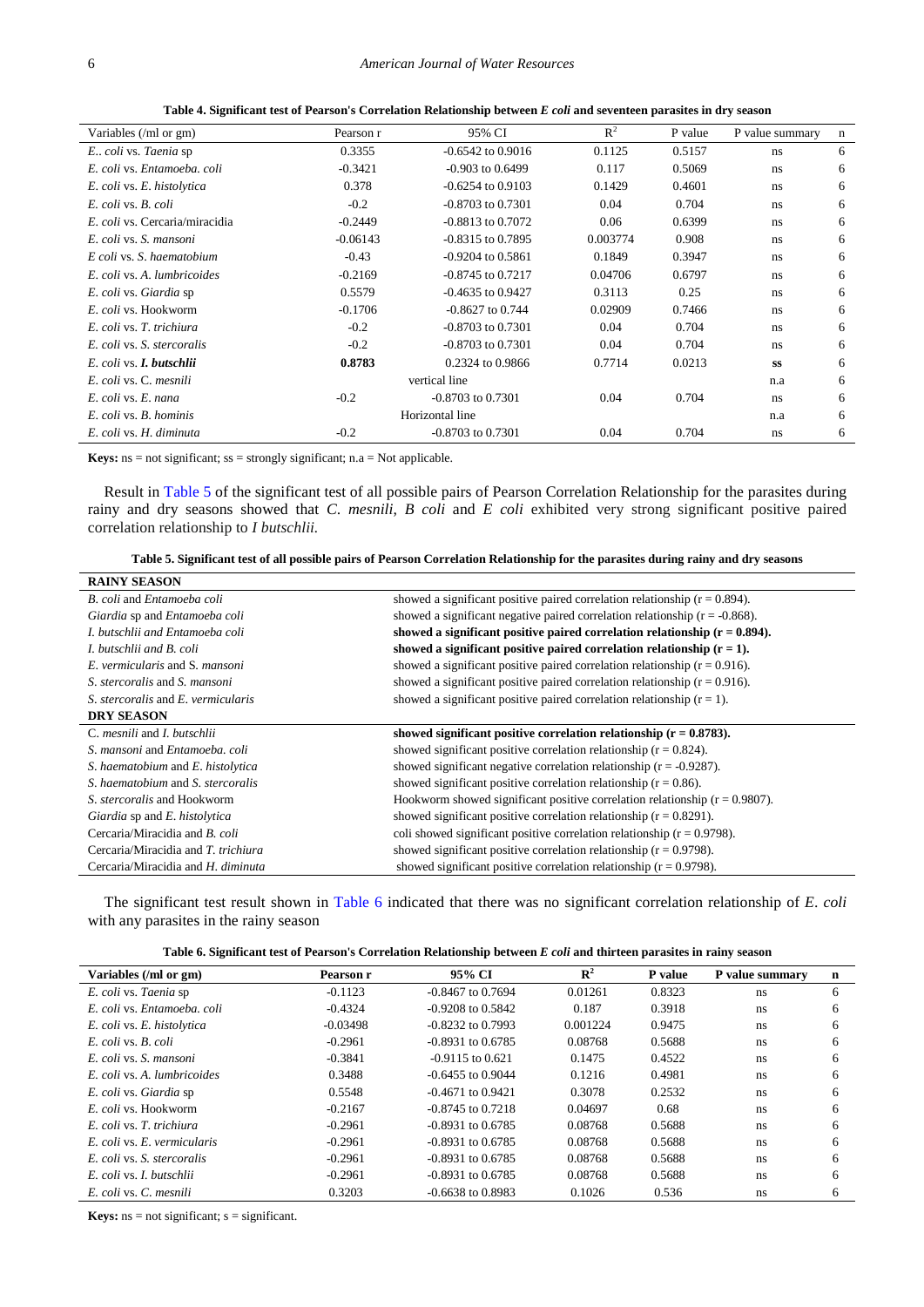## **5. Discussion**

According to Sures et *al* [\[12\],](#page-7-9) parasites are attracting increasing interest from parasite ecologists as potential indicators of environmental quality because of the variety of ways in which they respond to anthropogenic pollution. They also suggest how environmental science and parasitology might profit from each other in the near future. Interest on this work aligned with this assertion.

Laboratory analysis of water supplies from Adada River showed that I *butschlii* exhibited significant positive correlation relationship ( $r = 0.8783$  with the distribution of *E. coli* in the dry ( $p \le 0.05$ ). This correlation indicated some levels of affinity or relativity that can be extrapolated as indices of affiliations. Therefore, the hypothesis that correlation does not exist between E. *coli* and any parasite of medical importance in the rainy/dry seasons has to be rejected, to imply significant specified correlation relationship of *E coli* with *I butschlii.*

Thus, Pearson's correlation matrix (Pearson r) interprets both signs  $(+ or -)$  and magnitude; the closer the values to one, the greater the affinity. The plus sign  $(+)$ indicates direct relationship in many senses, such as if either of the comparing factors increases, the other also does; the negative sign (-) indicates inverse relationship and opposite of what the plus sign interprets.

Further, normally for river water analysis of this nature, replicate samples from four stations are usually taken and analyzed in duplicates  $[1,2,10]$ , but 6 duplicate samples (12 number total) was specially taken in this work for better sample size and statistical significance.

Biological indices in terms of correlation (tag) to bacteria distribution is different dimension from normal standard method of water analysis in the determination of the potability or levels of pollution or degree of contamination of water sample. Perusal of this work indicated that only *I* butschlii showed significant positive correlation to the distribution of *E. coli*. This is in spite of more than 18 other different parasites detected and analyzed in the river, but it must not be regarded as exhaustive due to limitations of this particular research work. Though, numerous correlations were not, however, really expected from the blind search among all isolated parasites of human biotic origin in this river. Selection of the chosen parasites analyzed were simply based on those of medical importance or human biotic origin that can be isolated, and on hope of finding just one, probably more, that can tag *E*. *coli*, and as such to be a substitute indicator. In something similar to this, according to WHO [\[13\]](#page-7-10) snail ecologists, for an instance, have tried to correlate snail distribution with physico chemical factors and to discover the range of these factors within which the snail thrives.

There has also been a not-validated similar observation in snail population with organic matters, as a reflex of suspended matters which to an extent also agrees with the view of some other snail ecologists. Snail ecologists had as well found some physical, chemical and environmental correlation to snail distribution. These physical and chemical factors include: temperature, DO, TS, UDS, TDS, pH, conductivity, electrolytes, calcium, organic matters, vegetation and osmotic stress [\[14,15\].](#page-7-11) The environmental factors, though not validated, include: rain, season, climatic condition, slow flowing streams and

topography. These investigations were similar to this one with *E. coli* [\(Table 2](#page-4-0) and [Table 3\)](#page-4-1), except that biological indices (parasites) were rather correlated in this work.

Another near assertion to this fact is from the works not validated which stated that vegetation as a reflex of suspended solids (TSS/UDS) is a positive index of aquatic life in general. However, it was biological indices that were investigated in this work. The only other case in literature where chemical property was related to a biological index was in a work by Simard *et al.,* [\[16\],](#page-7-12) which could not be validated, whereby nematodes were related mostly to soil chemicals [pH, P, K, etc rather than physical (sand, silt)] parameters. However, for this work, to the best of our knowledge, there was paucity of literature for correlation of biological indices on bacteria or faecal indicators, there was consequently paucity of comparative analysis in that `direction. It is more so because this is a new dimension clearly different from the other six approaches mentioned in the introductory chapter that were trying to replace the use of "detection of *Escherichia coli*" as a way of QMRA.

Why the correlations of *I* butschlii to *E*. *coli* occurred only in the dry seasons cannot be immediately explained, except that it may be due to seasonal and compositional changes/differences of the river in those periods. This is very likely because, in another work [\[17,18\]](#page-7-13) in the significant test of all possible pairs of Pearson correlation relationship for physico-chemical properties (Mg and K), had showned that Mg and K exhibit significant positive paired correlation relationship ( $r = 0.8681$ ) in the rainy season; hence, a sort of co-adaptability. But, surprisingly in this work**,** *C*. *mesnili*, *B. coli* and *E. coli* that exhibited very strong significant positive paired correlation relationship to *I. butschlii* [\(Table 5\)](#page-5-1) were not found to have had significant Pearson's Correlation Relationship to *Escherichia coli* [\(Table 4\)](#page-5-0). Reasons might be related to the limits of experimental errors in this work or the seasonal change.

As for explanation to Pearson's correlations, under normal conditions, biological factors are exposed to a wide range of varying and often interacting environmental factors which produces collective effects on them and it is usually difficult to separate the effect of any one factor from the other [\[19\].](#page-7-14) There is, therefore, no immediate explanation for these correlations apart from some parasites' specificity for a particular niche due to either physiological factor, or environmental factor, or need for a special ecological niche [\[20,21\].](#page-7-15) For instance, *Plasmodium* spp specificity for the red blood cells' ecological niche is due to its affinity for iron that is best found in the required abundance in the heme proteins in the blood. It however, is also in line with observed speculation that certain physico-chemical index has been found to correlate with some bacteria's ecological niches [\[9\],](#page-7-16) though never before investigated in faecal bacteria's indicators to the best of our knowledge.

Lastly, as is with this research venture, none of the currently four emerging microbiological methods for qualitative microbial risk assessment (QMRA) of water potability as enumerated above (after Ashbolt *et al.* [\[5\]](#page-7-4) in the introductory chapter, including the one on the horizon and of immediate future development (microarrays and biosensors) are strictly abiding by Bonde [\[22\]](#page-7-17)